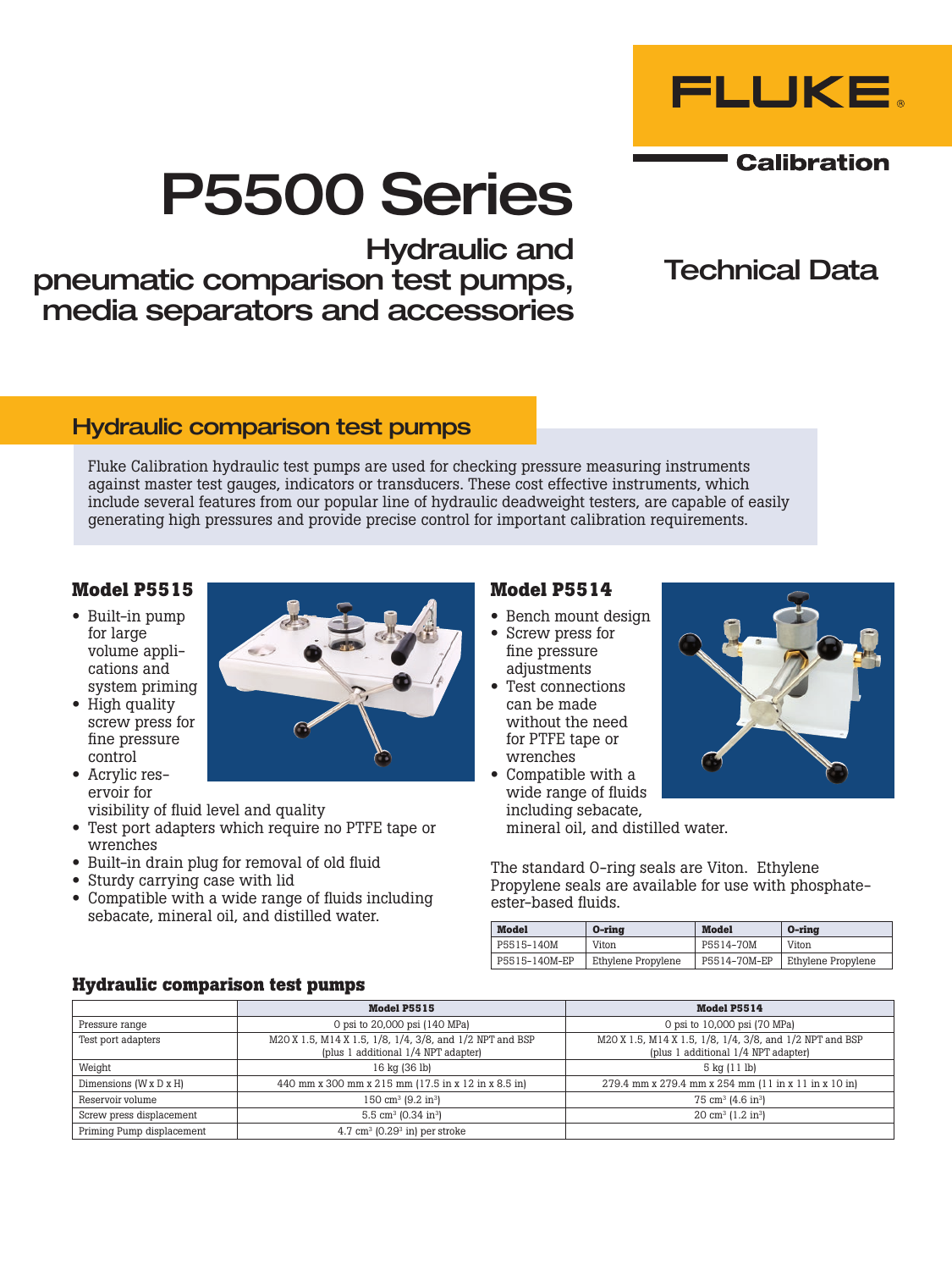

# Pneumatic comparison test pumps

These pneumatic comparison test pumps are designed for testing pressure measuring instruments against master test instruments. These cost effective instruments provide precise control for important calibration requirements and include many features found in our popular line of pneumatic deadweight testers.

## **Model P5510**

- Dual pressure/ vacuum capability
- Bench mount design • Built-in handpump
- as pressure/vacuum source • High quality needle
- valve for fine control
- Test port adapters which require no PTFE tape or wrenches



## **Model P5513**

- High pressure pneumatic operation
- Screw press for fine pressure adjustments
- High quality needle valves for fine control
- Test port adapters which require no PTFE tape or wrenches
- Sturdy carrying case with lid

Note: P5513 requires a pressure source, such as a nitrogen bottle, for operation.

#### **Pneumatic comparison test pumps**

|                        | <b>Model P5510-2M</b>                                                                           | <b>Model P5513-20M</b>                                                                          |
|------------------------|-------------------------------------------------------------------------------------------------|-------------------------------------------------------------------------------------------------|
| Pressure range         | 0 psi to 300 psi (2 MPa)                                                                        | 0 psi to 3,000 psi (21 MPa)                                                                     |
| Vacuum range           | 0 in to 27 in Hg $(915 \text{ mbar } 90\% \text{ vacuum})$                                      |                                                                                                 |
| Test port adapters     | M20 X 1.5, M14 X 1.5, 1/8, 1/4, 3/8, and 1/2 NPT and BSP<br>(plus 1 additional 1/4 NPT adapter) | M20 X 1.5, M14 X 1.5, 1/8, 1/4, 3/8, and 1/2 NPT and BSP<br>(plus 1 additional 1/4 NPT adapter) |
| Weight                 | $3.5 \text{ kg} (7.5 \text{ lb})$                                                               | 8 kg (17 lb)                                                                                    |
| Dimensions (W x D x H) | 240 mm x 330 mm x 180 mm (9.5 in x 13 in x 7 in)                                                | 440 mm x 300 mm x 215 mm (17.5 in x 12 in x 8.5 in)                                             |
| Gas supply connection  |                                                                                                 | 1/4 NPT female                                                                                  |

#### **2700G Reference Pressure Gauge**

- Provides best-inclass 0.02% FS accuracy
- Available in ranges up to 10,000 psi (70 MPa)
- Can be used with P5500 Series Comparison Test Pumps for a complete pressure calibration solution



Note: Detailed product information about the 2700G, including a product data sheet, is available on the Fluke Calibration website at www.flukecal.com/2700G.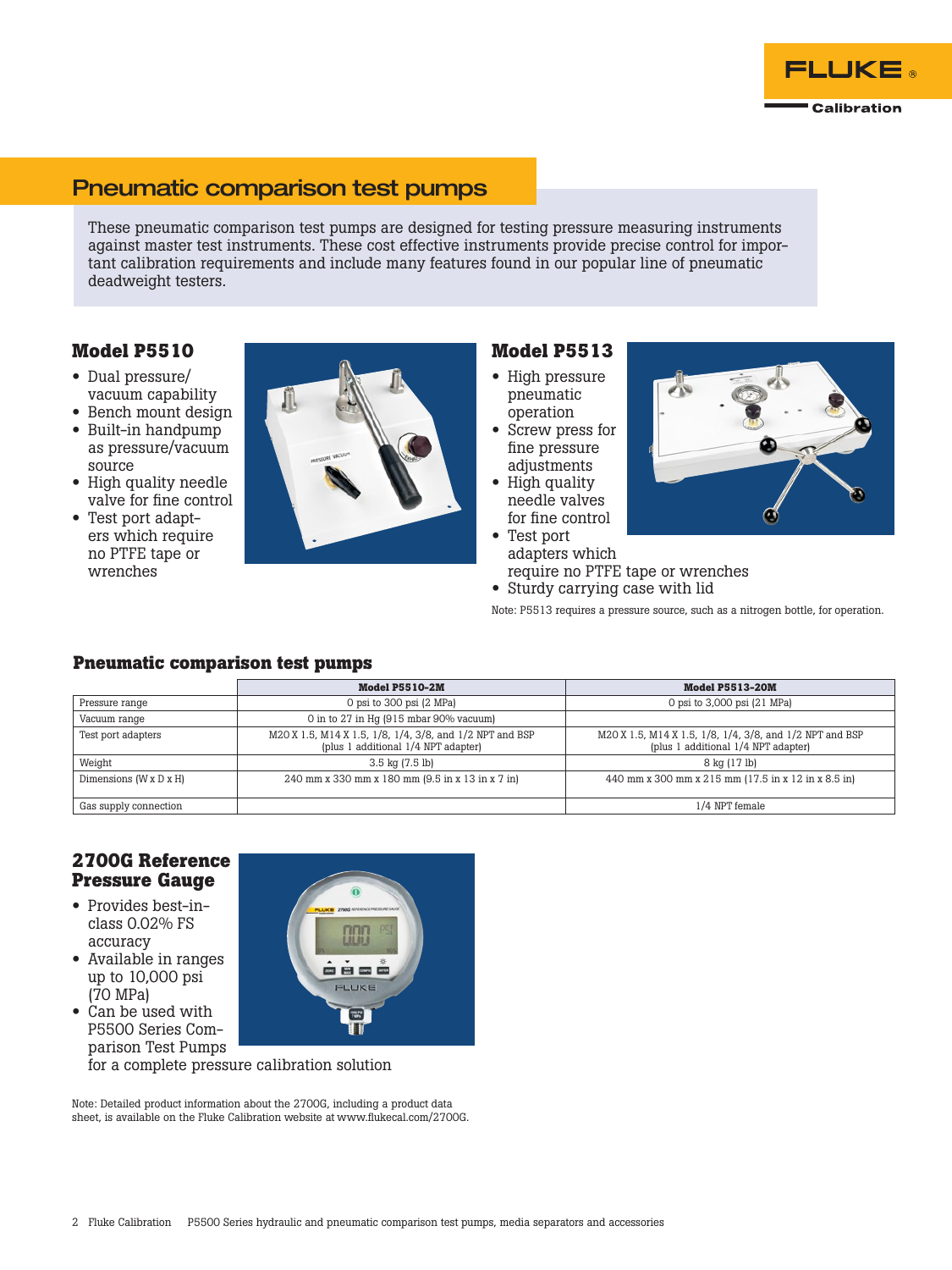# Media separators



Liquid/liquid and liquid/gas media separators are provided as a barrier between the deadweight tester operating fluid and that of the device under test.

# Liquid to liquid

## **Model P5521/5522**

These liquid-to-liquid separators connect directly to the test port of a hydraulic deadweight tester or comparison test pump. A flexible diaphragm separates the fluids, protecting the calibrator from contamination and allows calibration of the device in its specific working fluid.



# Dirt/moisture traps

Dirt/moisture traps provide an effective barrier against the transfer of moisture and dirt from an instrument under test to the sensitive piston/cylinder assembly of a pneumatic deadweight tester. Unexpected particle contamination or fluid inside the device under test will be prevented from entering the deadweight system, avoiding downtime for maintenance or repair. Designed for operation in the vertical position these traps are simple to dismantle and easy to clean.

# Liquid to gas interface

## **Model P5523**

For high pressure pneumatic calibrations this unit interfaces with hydraulic deadweight

testers providing a rateless liquid-to gas separation. Driven by a pneumatic pressure source (nitrogen bottle) and controlled by needle valves, high pressure gas is balanced against the liquid in a hydraulic deadweight tester through a series of fluid traps.

Note: since fluid mist may be transferred during operation we do not recommend this device for oxygen- safe instruments using an oil operated deadweight tester.

## **Media separators/interfaces**

|                       | <b>Liquid to liquid</b><br><b>Model P5521/5522</b>                                                                              | Liquid to gas<br><b>Model P5523</b>                                                                           |
|-----------------------|---------------------------------------------------------------------------------------------------------------------------------|---------------------------------------------------------------------------------------------------------------|
| Pressure range        | Model P5521:<br>0 psi to 10,000 psi (70 MPa)<br>Model P5522:<br>0 psi to 7,000 psi (48 MPa) for<br>phosphate-ester-based fluids | 0 psi to 3,000 psi (21 MPa)                                                                                   |
| Test port adapters    | Uses adapters supplied with<br>calibrator                                                                                       | Uses adapters supplied with<br>calibrator                                                                     |
| Weight                | 3.5 kg (7.5 lb)                                                                                                                 | 11 kg (24 lb)                                                                                                 |
| Dimensions            | $(W \times H)$<br>100 mm x 150 mm<br>$(4 \text{ in } x 6 \text{ in})$                                                           | $(W \times D \times H)$<br>440 mm x 300 mm x 215 mm<br>$(17.5 \text{ in } x 12 \text{ in } x 8.5 \text{ in})$ |
| Calibrator connection | 3/8 BSP male<br>(mating adapter supplied)                                                                                       |                                                                                                               |
| Gas supply connection |                                                                                                                                 | 1/4 NPT female                                                                                                |
| Body material         | Aluminum bronze                                                                                                                 |                                                                                                               |
| Diaphragm             | 5521 - Viton <sup>®</sup> 5522 - Ethylene<br>Propylene                                                                          |                                                                                                               |
| Reservoir material    | Hard-anodized aluminum                                                                                                          |                                                                                                               |



## **Model P5531**

Designed to mount directly on the deadweight tester and featuring an acrylic chamber for visibility of contaminates this unit utilizes the standard test port adapters for easy instrument connections.



# **Model P5532**

This high pressure version is provided with an aluminum central chamber for safety and utilizes the standard test port adapters.

#### **Dirt/moisture traps**

|                          | <b>Model P5531</b>                              | <b>Model P5532</b>                              |
|--------------------------|-------------------------------------------------|-------------------------------------------------|
| Pressure range           | 0 psi to 500 psi (3.5 MPa)                      | 0 psi to 3,000 psi (21 MPa)                     |
| Body material            | Stainless steel                                 | Stainless steel                                 |
| Chamber material         | Acrylic                                         | Aluminum                                        |
| 0-Rings                  | Nitrile                                         | Nitrile                                         |
| Test port<br>connection  | As supplied with<br>calibrator                  | As supplied with<br>calibrator                  |
| Deadweight<br>connection | 3/8 in BSP male<br>(mating adapter<br>supplied) | 3/8 in BSP male<br>(mating adapter<br>supplied) |